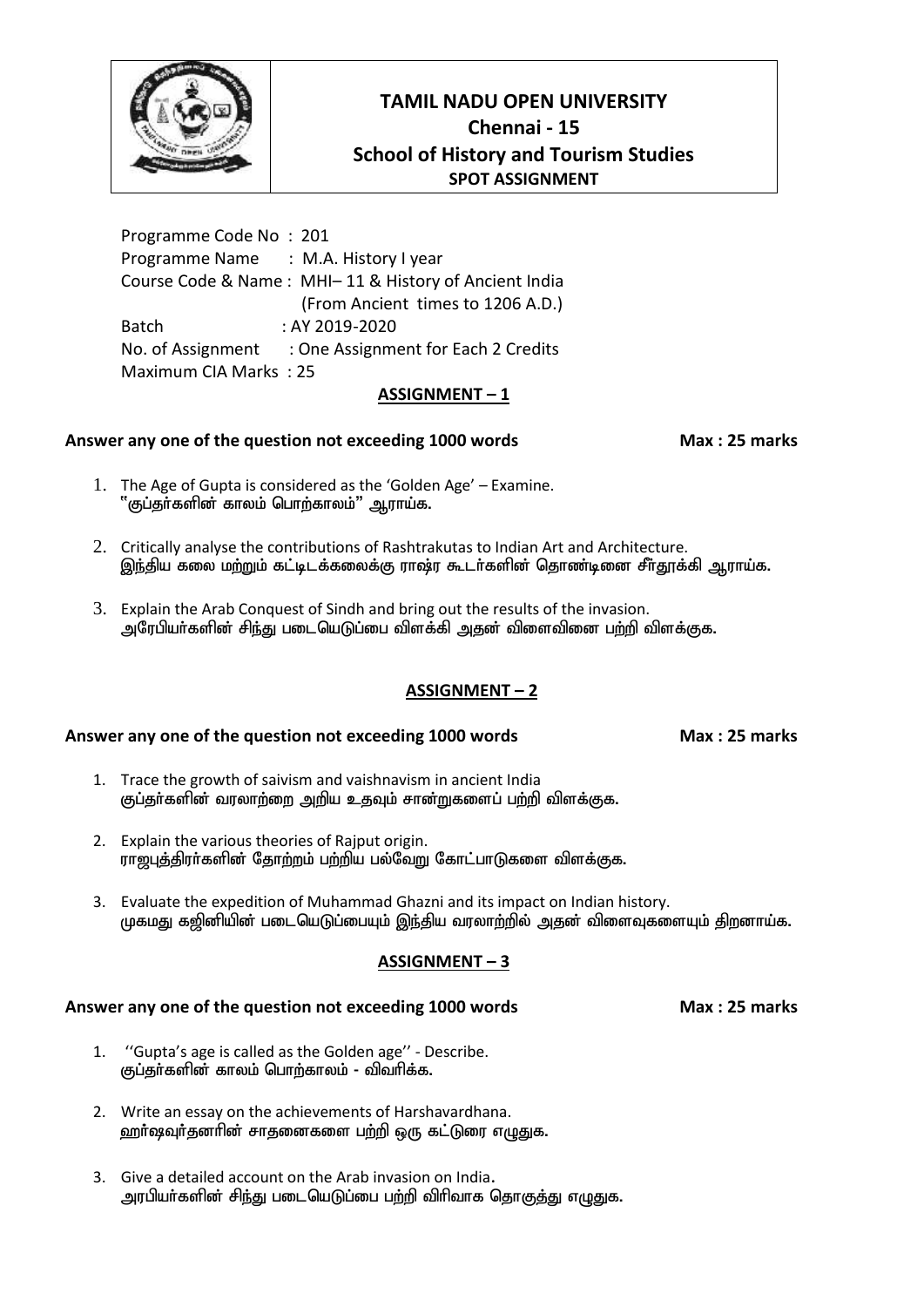

Programme Code No : 201 Programme Name : M.A. History I year Course Code & Name : MHI– 12 & History of Medieval India (From 1206 A.D. to 1707 A.D.) Batch : AY 2019-2020 No. of Assignment : One Assignment for Each 2 Credits Maximum CIA Marks : 25

# **ASSIGNMENT – 1**

# **Answer any one of the question not exceeding 1000 words Max : 25 marks**

- 1. Assess the contribution of Mughals to art and architecture. கலை மற்றும் கட்டிடக்கலைக்கு முகலாயர்கள் ஆற்றிய தொண்டினை மதிப்பிடுக.
- 2. Trace the rise and growth of Sikhism. சீக்கிய சமயத்தின் தோற்றம் மற்றும் வளர்ச்சியை ஆராய்க.
- 3. Describe the achievements of Shivaji. சிவாஜியின் சாதனைகளை விவரி.

# **ASSIGNMENT – 2**

## **Answer any one of the question not exceeding 1000 words Max : 25 marks**

1. Give an account of the contribution of Moghuls to Indian Architecture. இந்திய கட்டிடக்கலைக்கு முகலாயர்களின் தொண்டினை தொகுத்து எழுதுக.

- 2. Critically analyse the career and achievements of Shivaji. சிவாஜியின் ஆட்சி மற்றும் சாதனைகளை சீர்தூக்கி எழுதுக.
- 3. Explain the causes of the first Anglo Maratha War and point out its results. முதல் ஆங்கில மராட்டியபோரின் காரணங்களை விளக்கி அதன் விளைவுகளை சுட்டிக்காட்டுக.

# **ASSIGNMENT – 3**

- 1. Estimate the life and achievements of Sher Shah Suri. ஜெர்ஷா சூரியின் வாழ்க்கை மற்றும் சாதனைகளை மதிப்பிடுக.
- 2. Review the relation between the Sikhs and the Mughals. சீக்கியா்களுக்கும் முகலாயா்களுக்கும் இடையிலான உறவினை திறனாய்வு செய்க.
- 3. Write an essay on 'Bahmini Kingdom'. பாமினி அரசு பற்றி ஒரு கட்டுரை எழுதுக.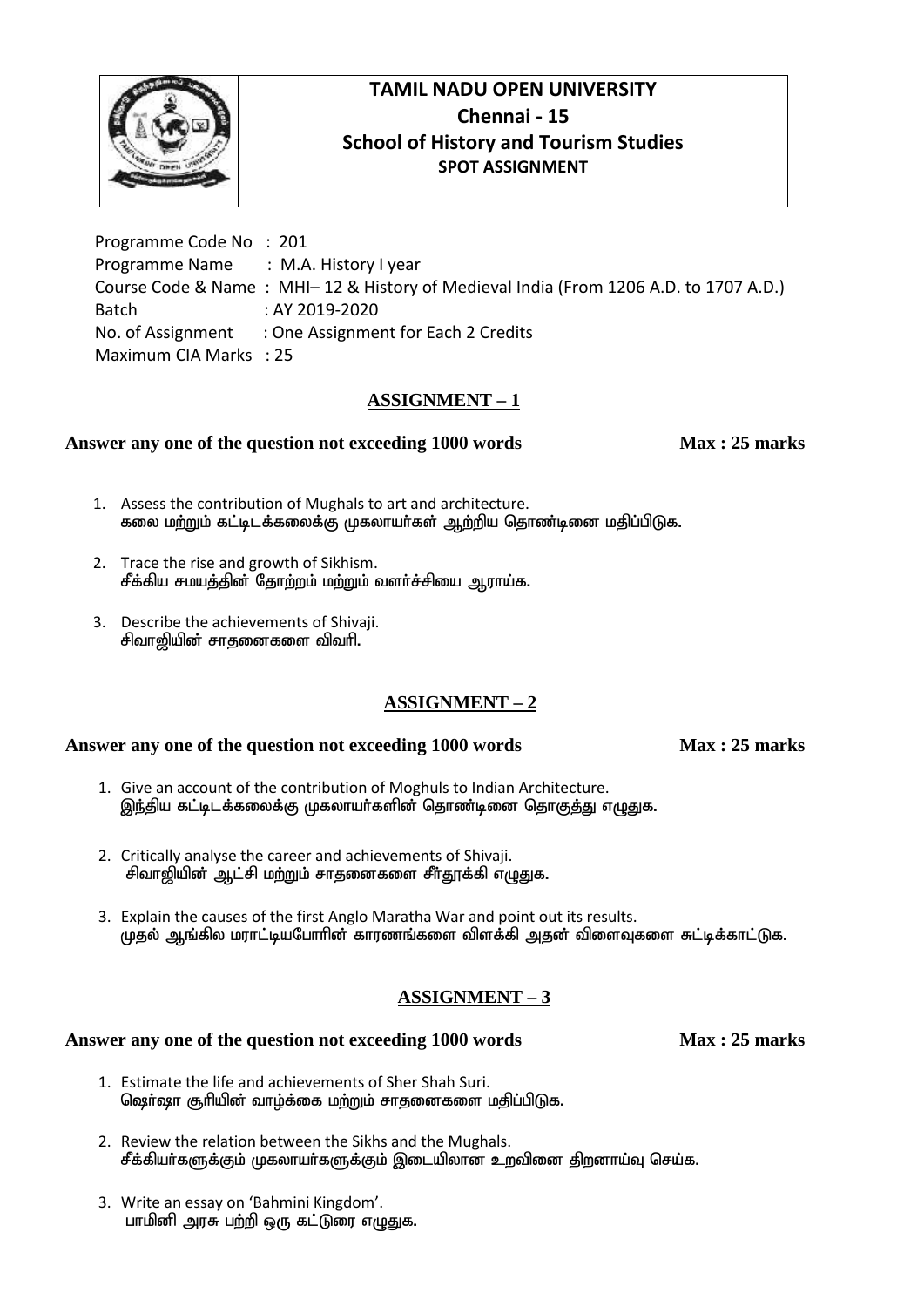

Programme Code No : 201 Programme Name : M.A. History I year Course Code & Name : MHI– 13 & History of Modern India (From 1707 A.D. to 1947 A.D.) Batch : AY 2019-2020 No. of Assignment : One Assignment for Each 2 Credits Maximum CIA Marks : 25

# **ASSIGNMENT – 1**

### **Answer any one of the question not exceeding 1000 words Max : 25 marks**

- 1. Assess the Viceroyalty of Lord Curzon. கர்ஷான் பிரபுவின் ராஜப்பிரதிநிதி ஆட்சிக்காலத்தை மதிப்பிடுக.
- 2. Evaluate critically the role of Gandhi in Indian Freedom struggle. இந்திர சுதந்திரப் போராட்டத்தில் காந்தியின் பங்கினை திறனாய்வு செய்க.
- 3. Review the Government of India Act of 1919. 1919-ஆம் ஆண்டு இந்திய அரசு சட்டத்தினை விமர்சனம் செய்க.

## **ASSIGNMENT – 2**

### **Answer any one of the question not exceeding 1000 words Max : 25 marks**

- 1. Enumerate the growth of Modern Industry and the Rise of Capitalist Class. நவீன தொழிற்சாலையின் வளர்ச்சி மற்றும் முதலாளித்துவ வகுப்பினரின் உயர்வினை விவரி.
- 2. Evaluate the British Policy towards the Native States. சுகேச அரசுகளின் மீதான பிரிட்டிஷ் கொள்கையினை மதிப்பிடுக.
- 3. Examine the role of Gandhi in the Indian Freedom Struggle Movement. இந்திய விடுதலைப் போராட்டத்தில் காந்தியின் பங்கினை ஆராய்க.

# **ASSIGNMENT – 3**

- 1. Explain the role of Mahatma Gandhi in National movement. இந்திய தேசிய போராட்டத்தில் மகாத்மா காந்தியின் பங்கினை விளக்குக.
- 2. Describe the main provisions of the Government of India Act of 1935. 1935-ம் ஆண்டு இந்திய அரசாங்க சட்டத்தின் முக்கிய கூறுகளை விவரி.
- 3. Trace the events that led to the partition of India. இந்திய பிரிவினைக்கு இட்டுச் சென்ற நிகழ்வுகளை ஆய்க.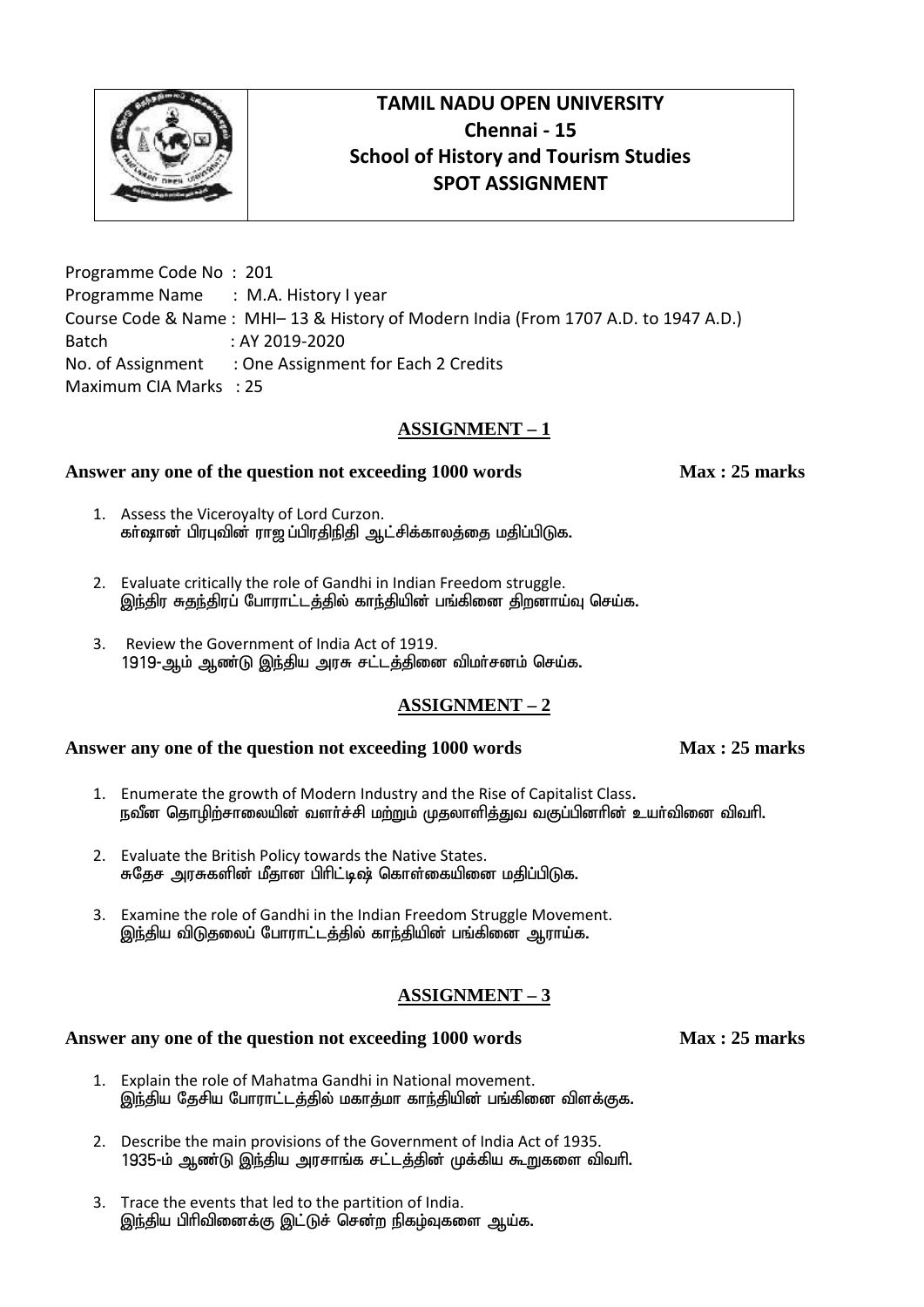Programme Code No : 201 Programme Name : M.A. History I year Course Code & Name : MHI-14 & Contemporary India (From 1947 A.D. to 2000 A.D.) Batch : AY 2019-2020 No. of Assignment : One Assignment for Each 2 Credits Maximum CIA Marks : 25

# **ASSIGNMENT – 1**

## **Answer any one of the question not exceeding 1000 words Max : 25 marks**

- 1. What is Green Revolution? Explain its merits and demerits. சுமை "புரட்சி என்றால் என்ன? அதன் நன்மை தீமைகளை விளக்குக.
- 2. Describe the impact of Globalization on India. இந்திராவில் உலகமயமாதல் ஏற்படுத்திய தாக்கத்தை விவரி.
- 3. Write an essay on India's foreign policy. இந்தியா வெளியுறவு கொள்கை குறித்து ஒரு கட்டுரை எழுதுக.

# **ASSIGNMENT – 2**

### **Answer any one of the question not exceeding 1000 words Max : 25 marks**

- 1. Give an account of the growth of science and technology in India. <u>இந்</u>தியாவின் அறிவியல் மற்றும் தொழில்நுட்ப வளர்ச்சிதனை தொகுத்து அளிக்கவும்.
- 2. Examine the role of India in UNO. <u>ஐ</u>க்கிய நாட்டு சபையில் இந்தியாவின் நிலையை ஆராய்க.
- 3. Discuss the centre-state relations. மத்திய மற்றும் மாநிலங்களுக்கிடையேயான உறவுகளை விவாதி.

## **ASSIGNMENT – 3**

- 1. Examine the development of agriculture in India since Independence. இந்திய சுதந்திரத்திற்குப்பின் வேளாண்மையில் ஏற்பட்ட வளர்ச்சியை ஆய்க.
- 2. Estimate the career and achievements of V.P. Singh. வி.பி. சிங்கின் வாழ்க்கை மற்றும் சாதனைகளை மதிப்பிடுக.
- 3. Write an essay on the integration of Indian States. சுதேச அரசுகளின் ஒருங்கிணைப்பு குறித்து ஒரு கட்டுரை வரைக.

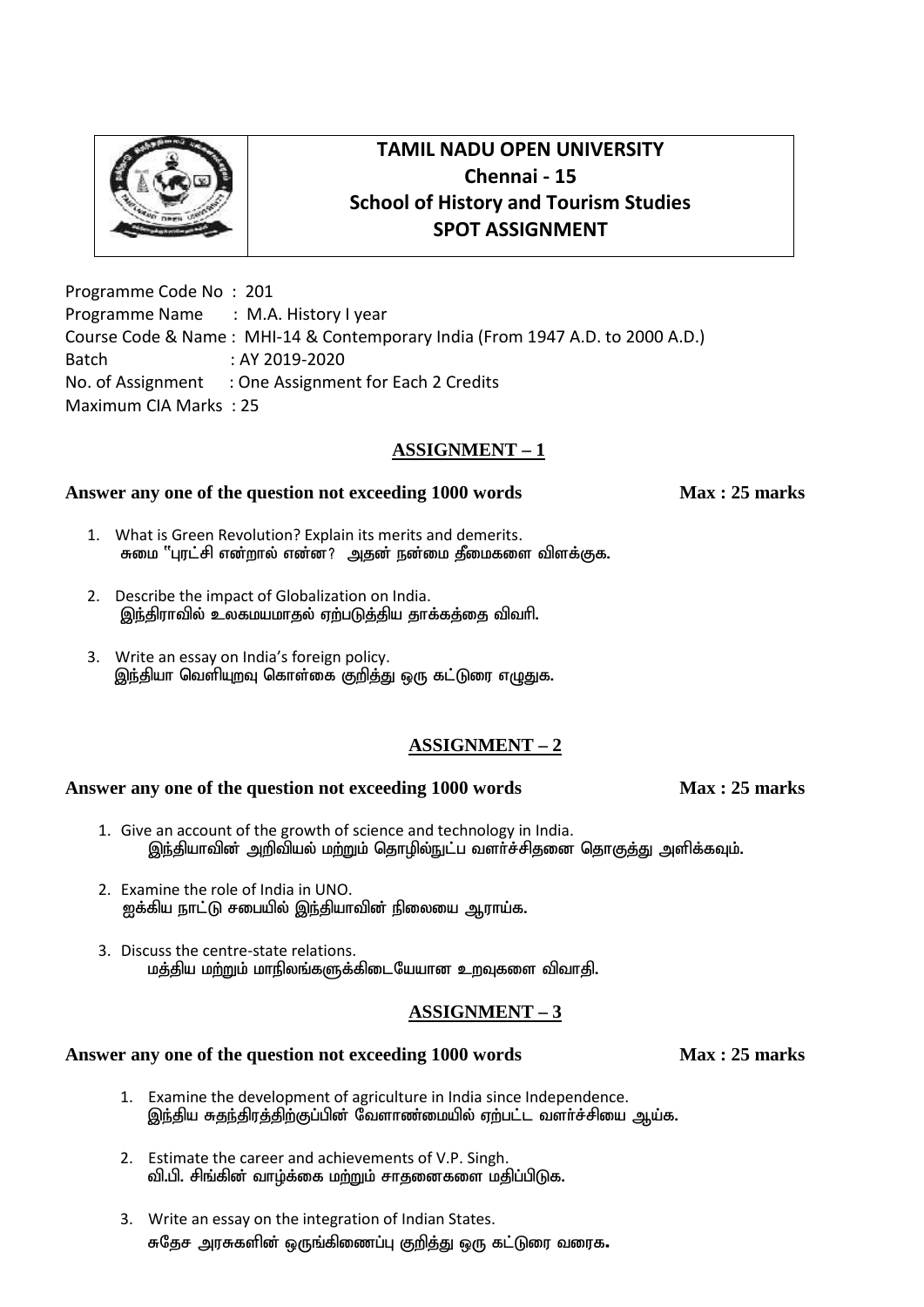### **ASSIGNMENT – 4**

- 1. What is Non-Aligned Movement? Assess its achievements. அணி சேரா இயக்கம் என்றால் என்ன? அதன் சாதனைகளை மதிப்பிடுக.
- 2. Assess the role of Homi J. Baba in the development of Atomic energy. massas the reference in the season, the second principle income shore, and the season of the season of gamma i
- 3. Explain the contribution of A.B. Vajpayee to India. அ.பி. வாஜ்பேயி இந்தியாவிற்கு ஆற்றிய தொண்டினை விளக்குக.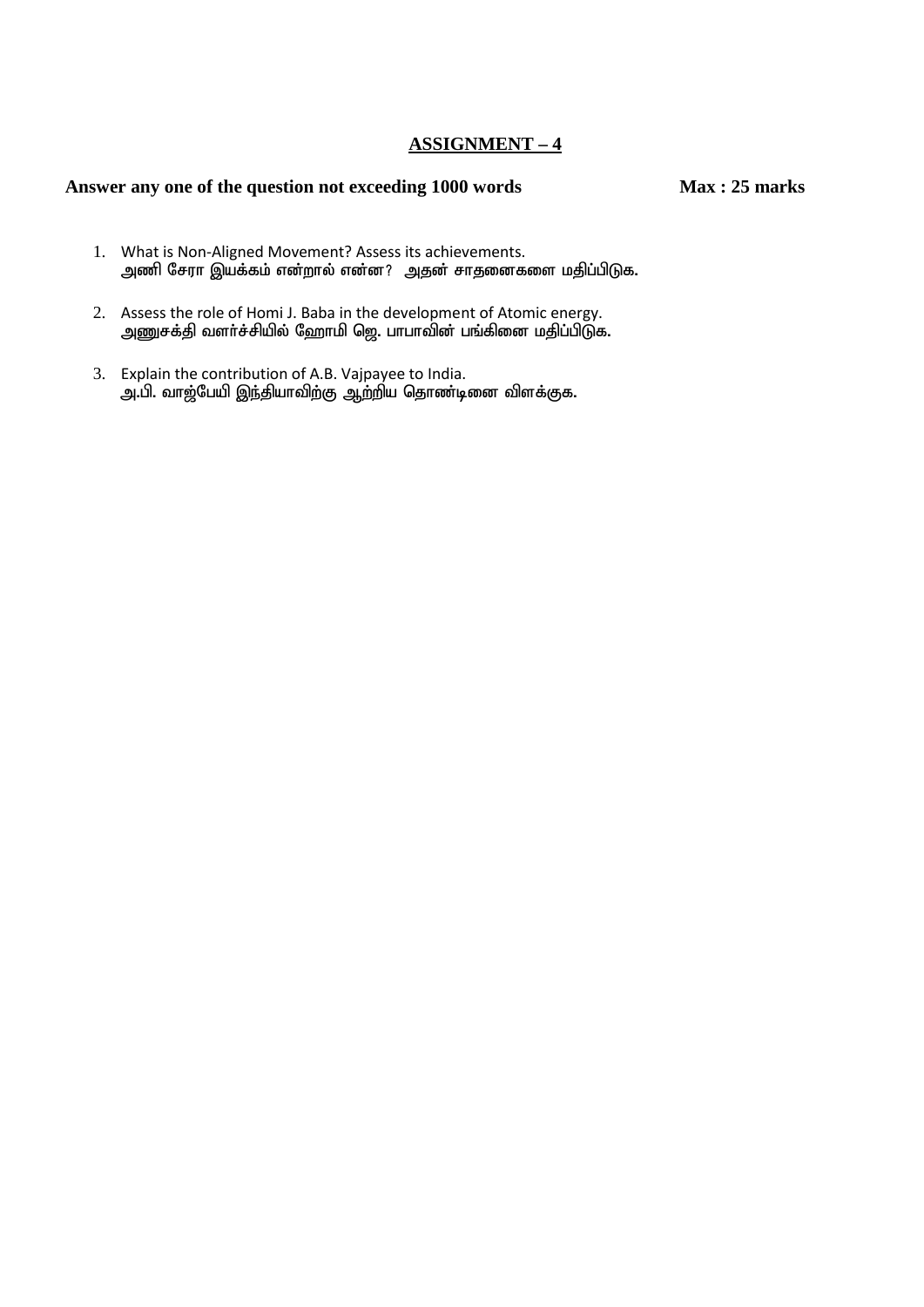

Programme Code No : 201 Programme Name : M.A. History I year Course Code & Name : MHI-15 & History of Tamil Nadu (From Ancient times A.D. to 2000 A.D.) Batch : AY 2019-2020 No. of Assignment : One Assignment for Each 2 Credits Maximum CIAMarks : 25

# **ASSIGNMENT – 1**

### **Answer any one of the question not exceeding 1000 words Max : 25 marks**

- 1. Explain the causes and results of the Vellore Mutiny. வேலூர் கலகத்திற்கான காரணங்கள் மற்றும் விளைவுகளை விளக்குக.
- 2. Assess the role of Christian Missionaries to Tamil society and culture. தமிழ் சமுதாயத்திற்கும் கிறிஸ்துவ பாதிரிமார்களின் பங்களிப்பினை மதிப்பிடுக.
- 3. Write an essay on "Self-Respect Movement" of E.V. Ramasamy. ஈ.வெ.ராமசாமியின் சுயமரியாகை இயக்கம் பற்றி ஒரு கட்டுரை வரைக.

## **ASSIGNMENT – 2**

- 1. Describe the impact of the Vijayanagar rule in Tamilnadu. தமிழகத்தில் விஜய நகர அரசர்களின் ஆட்சியால் ஏற்பட்ட தாக்கத்தை தொகுத்து எழுது.
- 2. Write an essay on the contributions of Christian Missionaries' to Tamil society. தமிழ் சமுதாயத்திற்கு கிறிஸ்துவ பாதிரிமார்கள் ஆற்றிய தொண்டினை பற்றி ஒரு கட்டுரை எழுது.
- 3. Examine the role played by Tamilnadu in Freedom Struggle. இந்திய விடுகலை போராட்டத்தில் தமிழகம் ஆற்றிய பங்கினை ஆய்க.